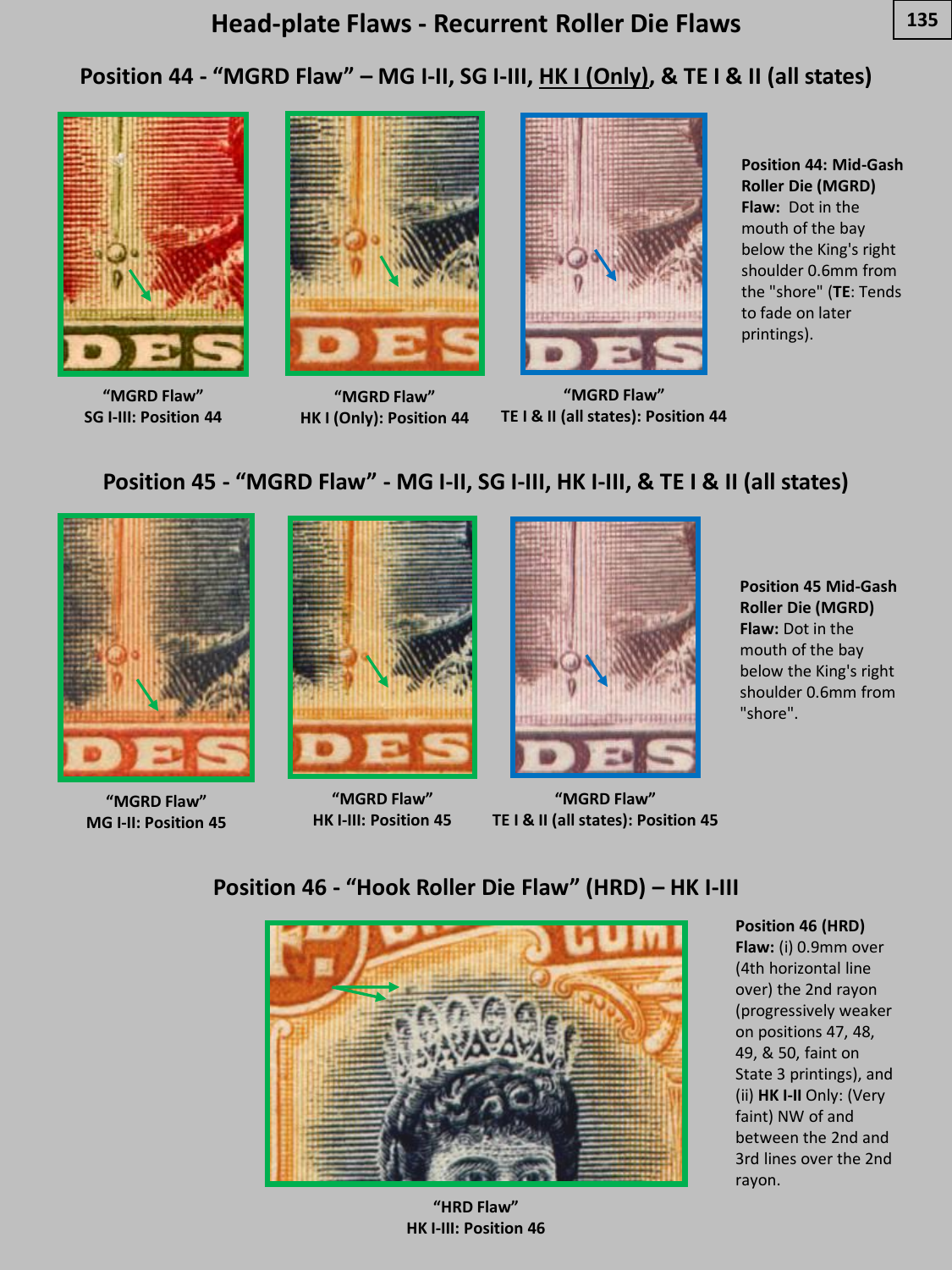### **Head 136 -plate Flaws - Recurrent Roller Die Flaws**





**"HRD Flaw" HK I-III: Position 47**

## **Position 47 (HRD)**

**Flaw:** (i) **HK I-II** Only: 0.9mm over (4th horizontal line over) the 2nd rayon, and (ii) **HK I-II** Only: NW of and between the 2nd and 3rd lines over the 2nd rayon (very faint on 4d RSC-B, and extremely faint on 3d RSC-C).





**"HRD Flaw" HK I-III: Position 48**

**Position 48 (HRD)** 

**Flaw:** (i) 0.9mm over (4th horizontal line over) the 2nd rayon (tiny ESE mark between the lines), and (ii) **HK I-II** Only: NW of and between the 2nd and 3rd lines over the 2nd rayon.

**Position 49 - "Hook Roller Die Flaw" (HRD) – HK I-III**



**"HRD Flaw" HK I-III: Position 49**

#### **Position 49 (HRD) Flaw:** (i) 0.9mm over

(4th horizontal line over) the 2nd rayon (tiny faint dash between the lines), and (ii) **HK I-II** Only (Sometimes very faint on **HK III**): NW of and between the 2nd and 3rd lines over the 2nd rayon.